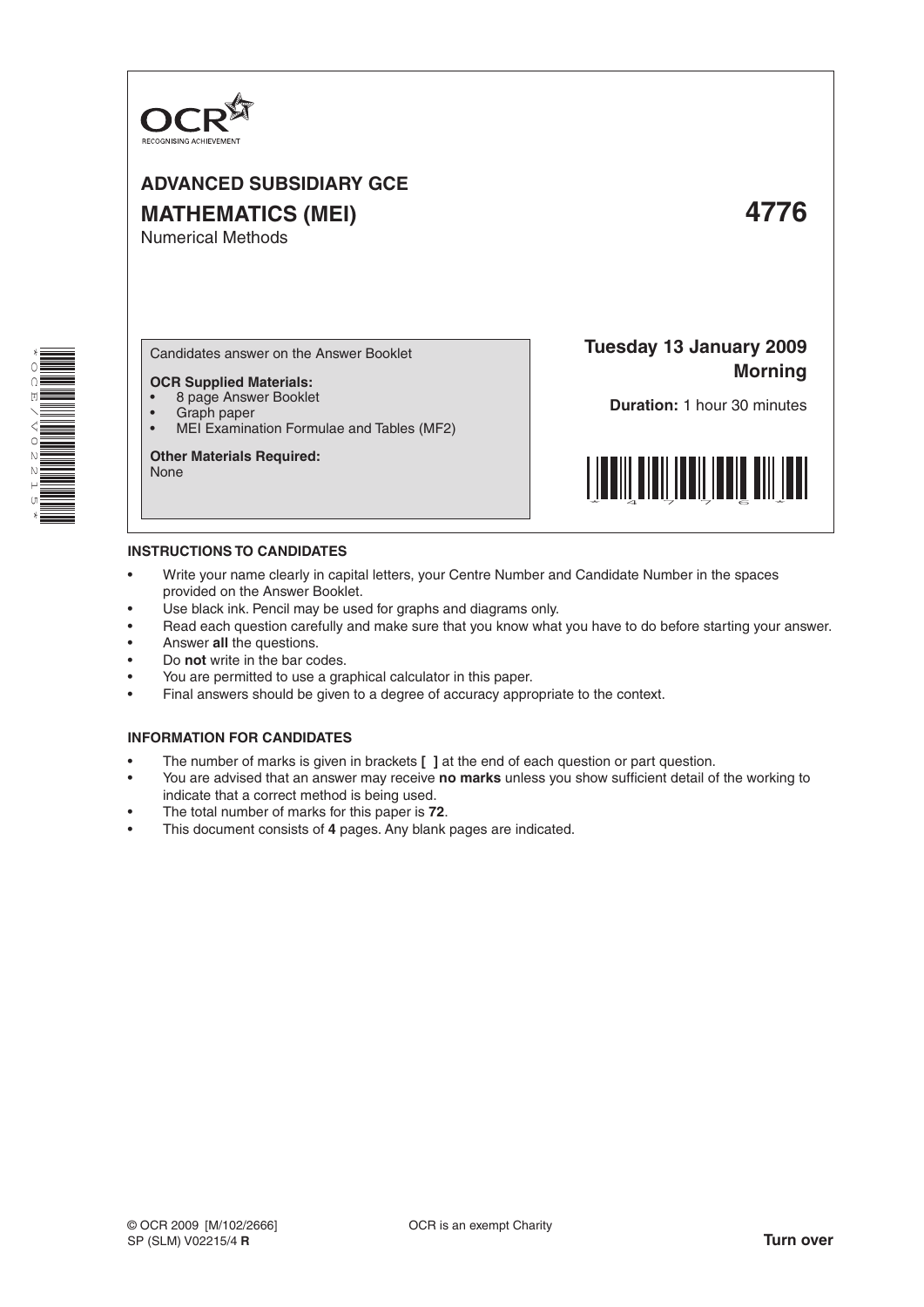### **Section A** (36 marks)

**1 (i)** Show by means of a difference table that a quadratic function fits the following data points.

| $\mathcal{X}$ |       |    |  |
|---------------|-------|----|--|
|               | $-16$ | -2 |  |

**(ii)** Obtain the equation of the quadratic function, expressing your answer in its simplest form. **[5]**

**2 (i)** Use the formula for the difference of two squares to show that

$$
\left(\sqrt{x+1} - \sqrt{x}\right)\left(\sqrt{x+1} + \sqrt{x}\right) = 1.
$$
\n<sup>(\*)</sup> [2]

**(ii)** A spreadsheet shows  $\sqrt{50001}$  as 223.6090 and  $\sqrt{50000}$  as 223.6068.

Use the spreadsheet figures to obtain values of  $\sqrt{50001} - \sqrt{50000}$ 

- **(***A***)** by subtraction,
- (*B*) by using (\*)

**Comment on your results. [5]** 

**3 (i)** For the integral

$$
I = \int_0^{0.8} \sqrt{1 - x^5} \, \mathrm{d}x
$$

find the trapezium rule and mid-point rule estimates with  $h = 0.8$  in each case. Use these estimates to obtain a Simpson's rule estimate. **[4]**

- (ii) Given that the mid-point rule estimate with  $h = 0.4$  is 0.784069 to 6 significant figures, obtain a second Simpson's rule estimate. Without doing any further calculations, give a value for *I* to the accuracy that is justified. **[4] [4]**
- **4 (i)** An approximation to  $\cos x$ , where *x* is small and in radians, is given by

 $\cos x \approx 1 - 0.5 x^2$ .

Find the absolute and relative errors in this approximation when  $x = 0.3$ . [4]

**(ii)** The formula

 $\cos x \approx 1 - 0.5x^2 + kx^4$ 

gives a better approximation if *k* is suitably chosen. By considering  $x = 0.3$  again, estimate *k*. [2]

**[3]**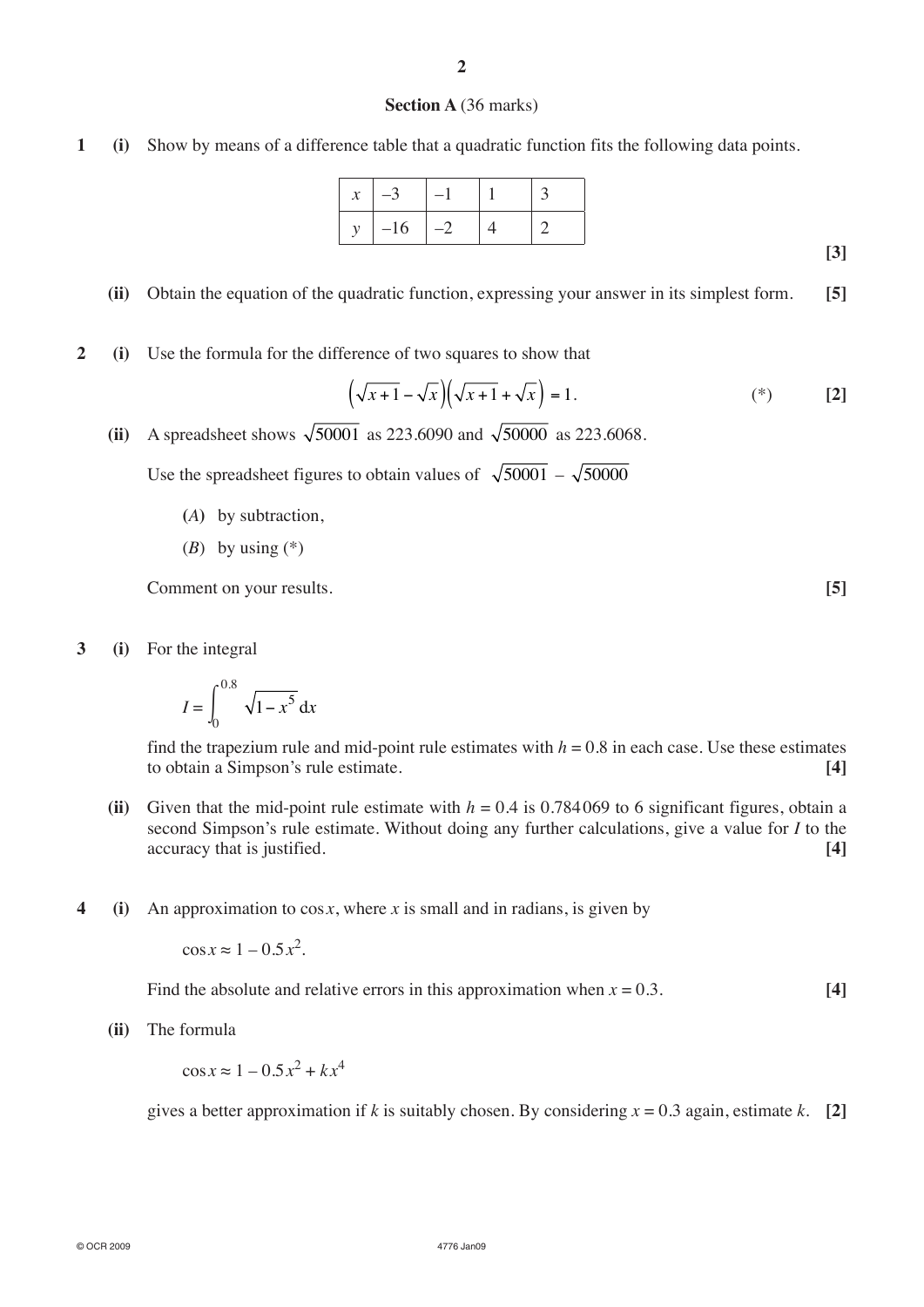**5** A student is investigating the iteration

 $x_{r+1} = x_r^2 - 3x_r + 3$ 

for different starting values  $x_0$ .

Determine the values of  $x_1$  and  $x_2$  in each of the cases  $x_0 = 3$ ,  $x_0 = 2.99$ ,  $x_0 = 3.01$ .

Evaluate the derivative of  $x^2 - 3x + 3$  at  $x = 3$ .

Comment on your results. **[7]**

#### **Section B** (36 marks)

**6 (i)** Show that the equation

 $\sqrt{\sin x} + \sqrt{\cos x} = 1.5,$  (\*)

where *x* is in radians, has a root in the interval  $(0.2, 0.3)$ .

Perform two iterations of the bisection method and give the interval within which the root lies, the best estimate of the root, and the maximum possible error in that estimate. **[6]**

(ii) Now perform two iterations of the secant method, starting with  $x_0 = 0.2$  and  $x_1 = 0.3$ . Give an estimate of the root to an appropriate number of significant figures.

Comment on the relative rate of convergence of the bisection method and the secant method. **[6]**

(iii) You are given that equation  $(*)$  also has a root  $\alpha$  which is 1.298 504 to 6 decimal places. An iteration to find this root produces the following sequence of values.

| $\overline{10}$                      |          |                       |          |
|--------------------------------------|----------|-----------------------|----------|
| $\sim$<br>$\boldsymbol{\mathcal{N}}$ | 1.314351 | 1.298 887   1.298 504 | 1.298504 |

By considering the values of  $x_r - \alpha$ , show that this iteration displays second order convergence making it clear what that means. **[6]**

# **[Question 7 is printed overleaf.]**